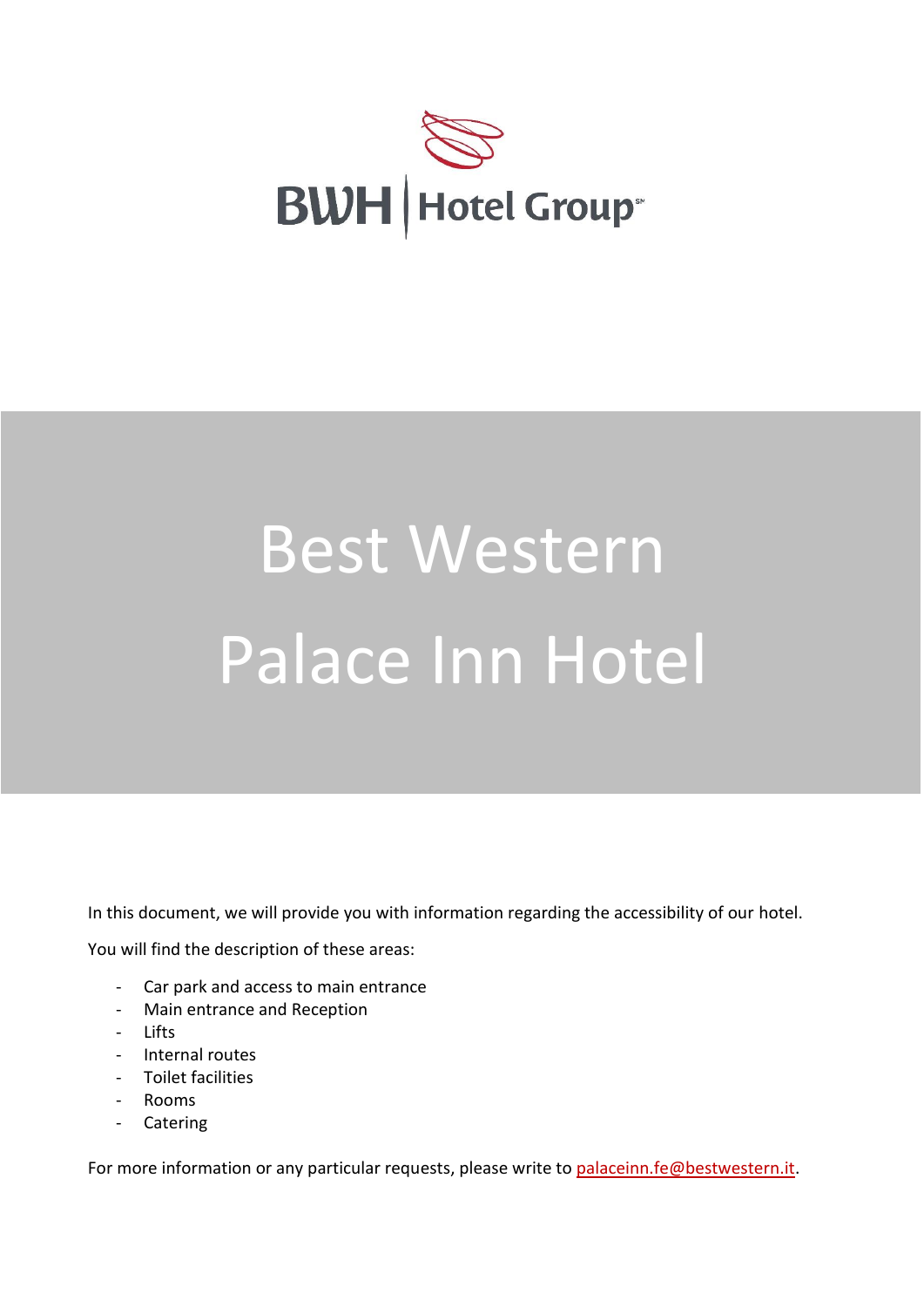# **CAR PARK AND ACCESS TO MAIN ENTRANCE**

The hotel has a car park.

The hotel's car park is private, is located outside and is uncovered. The hotel's car park is surfaced with tarmac.

| Number of reserved parking spots for expectant mothers                                | n° 0   |
|---------------------------------------------------------------------------------------|--------|
| Number of reserved parking spots for persons with disabilities, identified with signs |        |
| Distance from main entrance                                                           | l m 10 |

The path to the main entrance door is accessible on a level surface with just a slight rise in front of the entrance door. The path is surfaced with tarmac.

#### **MAIN ENTRANCE AND RECEPTION**

The access door has an automatic sliding door system.

Inside there is a carpet runner/doormat and there is a marble flooring.

In the lobby, there are seats, namely armchairs and chairs.

The porterage service is not available.

| Height of reception desk | cm 115 |
|--------------------------|--------|
| Height of lowered desk   | cm 95  |

#### **LIFTS**

Our hotel has 2 lifts to access the floors and these are located in the lobby.

| Size of inner cabin                            | cm 110 x 140     |
|------------------------------------------------|------------------|
| Height of call button                          | cm 120           |
| Sliding doors                                  | yes              |
| Type of door opening                           | on one side only |
| Width of clear opening                         | cm 80            |
| Audible indication of floors                   | no               |
| Call button with braille or raised characters  | yes              |
| Button panel with braille or raised characters | yes              |
| Button panel with large characters             | ves              |





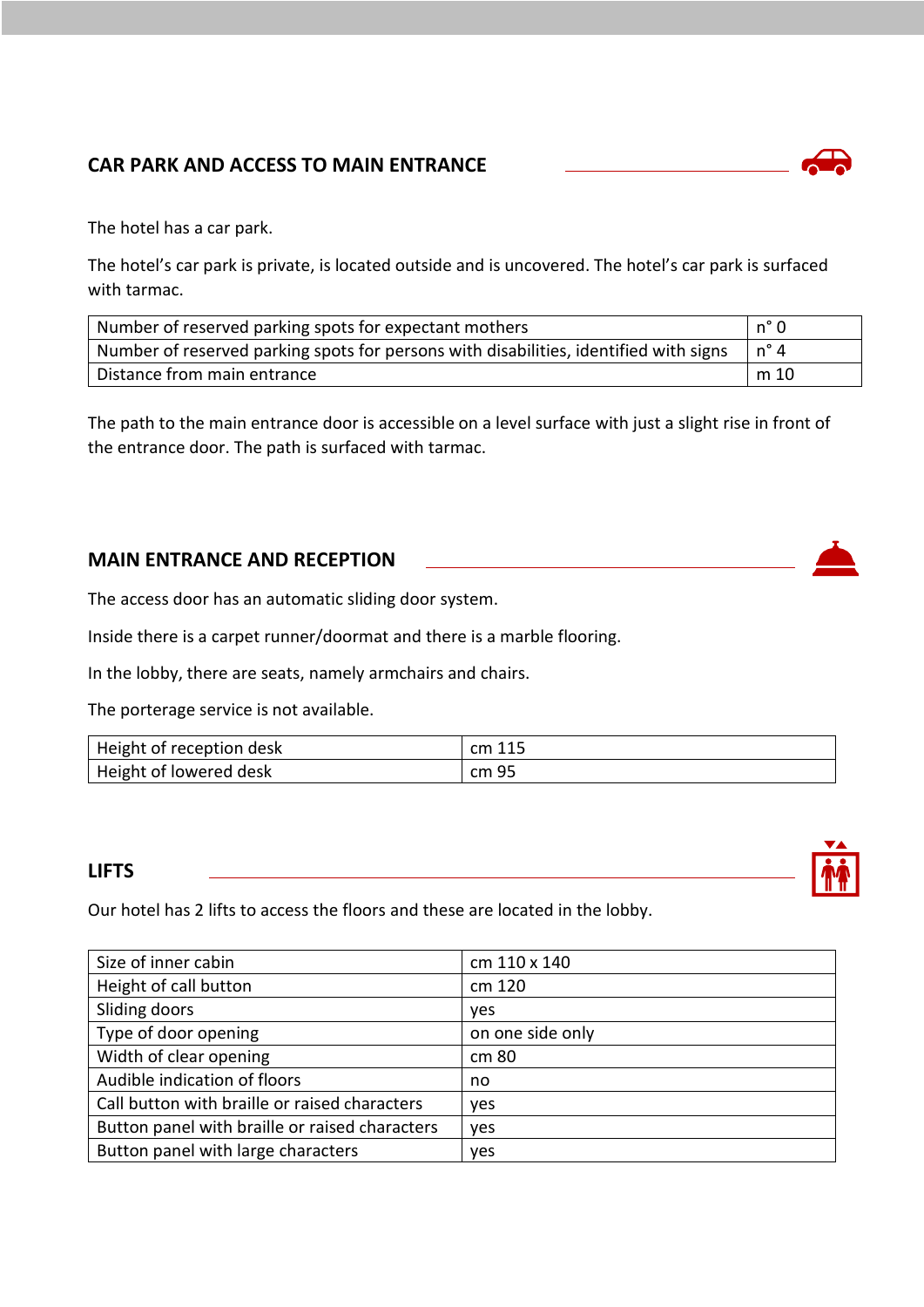#### **INTERNAL ROUTES**

The corridors have a carpeted floor and along the paths there are no doors or passages narrower than 90 cm.

There is no protruding wall decor.

#### **Stairs**

Our hotel is a 5-storey building.

| Handrails in the corridors                                       | no         |
|------------------------------------------------------------------|------------|
| Handrails along the stairs                                       | <b>ves</b> |
| Stairlift                                                        | no         |
| Floor markings at the beginning and end of each flight of stairs | no         |

## **Lighting**

| Lighting location    | wall lighting    |
|----------------------|------------------|
| Light control system | automatic sensor |

#### **TOILET FACILITIES**



The toilet facilities are located on the lower ground floor.

There is no bathroom access room.

#### **Bathroom features**

| Size of bathroom               | cm 200 x 180   |
|--------------------------------|----------------|
| Type of flooring               | marble         |
| Door style                     | hinged door    |
| Type of lighting               | switch         |
| Alarm bell/pull cord           | yes            |
| Pedestal sink                  | yes            |
| Mixer tap                      | lever head tap |
| <b>Tilted mirror</b>           | yes            |
| Wall hung toilet               | yes            |
| Bidet shower next to toilet    | yes            |
| Floor-level shower             | no             |
| Grab bars                      | yes            |
| Baby changing table or station | yes            |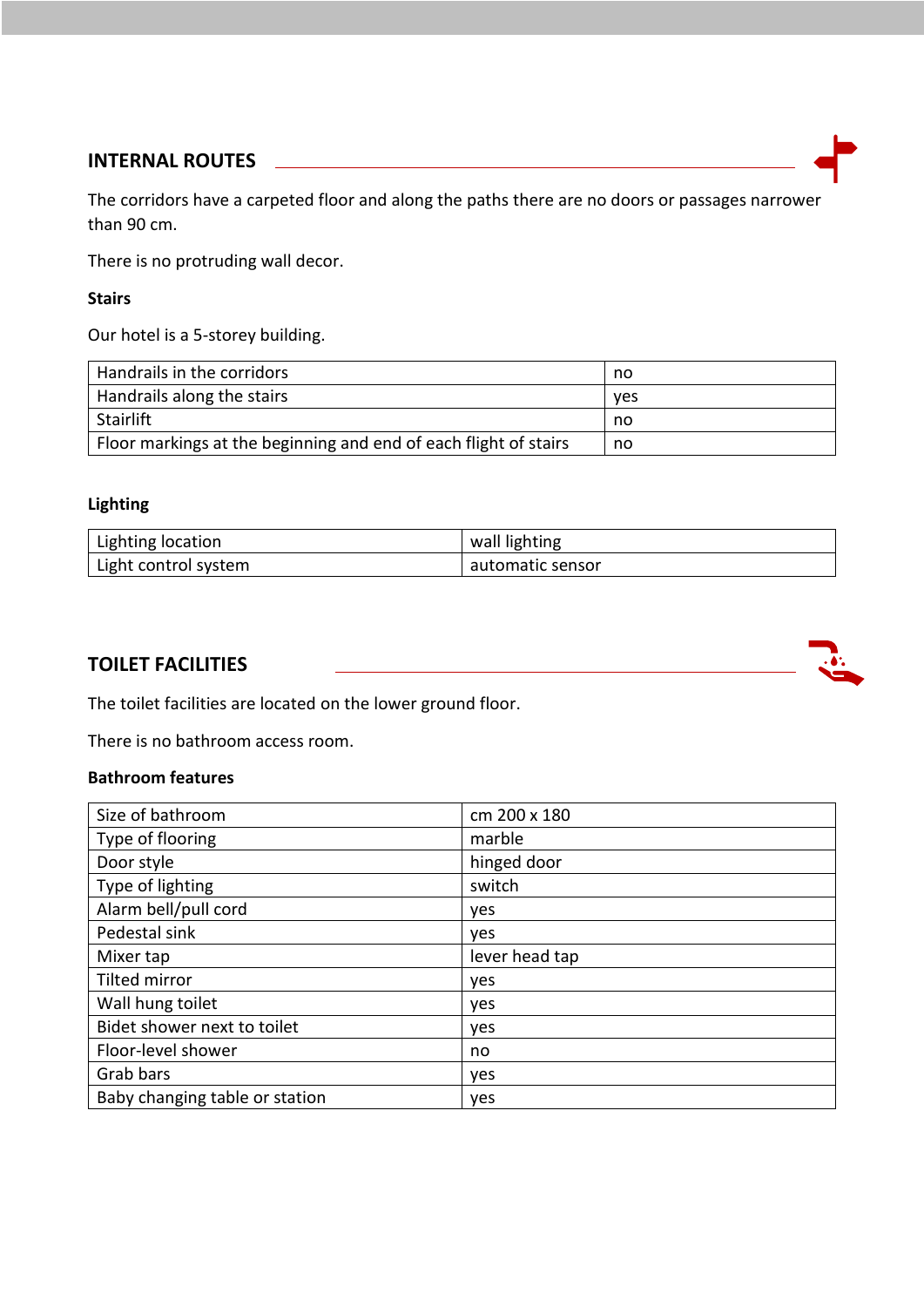## **ACCESSIBLE ROOM**



There are 6 accessible rooms for people with motor disabilities.

All rooms are equipped with a private ensuite.

Room service is available upon request and at a surcharge.

| Type of flooring                                 | carpet                             |
|--------------------------------------------------|------------------------------------|
| Door style                                       | hinged door                        |
| Lock style                                       | keycard                            |
| Type of handle                                   | knob handle                        |
| Space around bed                                 | on both sides                      |
| Window style                                     | manual                             |
| Control mechanism of blackout blinds or shutters | manual                             |
| Light control system                             | manual                             |
| Air-conditioning                                 | button/touchscreen operating panel |

## **Accessible bathroom features**

| Size of bathroom            | cm 200 x 200   |
|-----------------------------|----------------|
| Type of flooring            | tiles          |
| Door style                  | hinged door    |
| Type of lighting            | switch         |
| Alarm bell/pull cord        | yes            |
| Pedestal sink               | yes            |
| Mixer tap                   | lever head tap |
| <b>Tilted mirror</b>        | no             |
| Wall hung toilet            | yes            |
| Bidet shower next to toilet | yes            |
| Floor-level shower          | yes            |
| Grab bars                   | yes            |

The hotel has several types of rooms in various sizes and with different features. Please contact us if you need further information and to find the most suitable solution for your stay.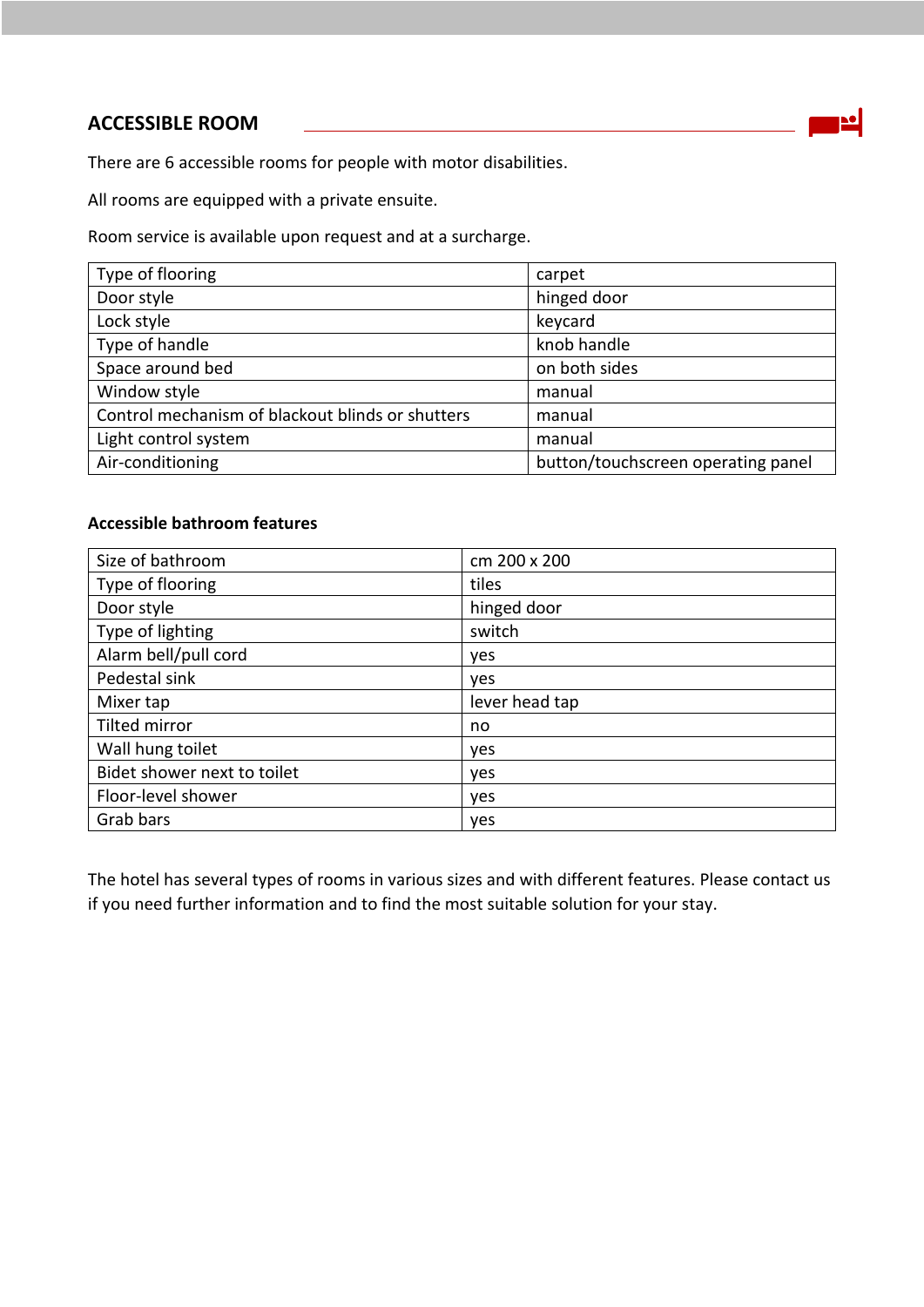## **CATERING**



#### **Breakfast Room**

The hotel's breakfast room is on the ground floor and has the following features:

| Difference in level/obstacles                     | no                 |
|---------------------------------------------------|--------------------|
| Type of flooring                                  | marble             |
| Main door style                                   | not present        |
| Shape of tables                                   | square             |
| Position of table legs                            | central            |
| Type of seats                                     | chairs and benches |
| Table service                                     | no                 |
| Easy reading/braille menu                         | no                 |
| QR code menu available for tablets or smartphones | no                 |
| Personalised/allergy-friendly menu available      | no                 |
| Highchairs and tableware for children available   | ves                |

#### **Restaurant**

In the hotel there is an accessible restaurant that is located on the ground floor.

| Difference in level/obstacles                     | no                 |
|---------------------------------------------------|--------------------|
| Type of flooring                                  | marble             |
| Main door style                                   | not present        |
| Shape of tables                                   | square             |
| Position of table legs                            | central            |
| Type of seats                                     | chairs and benches |
| Easy reading/braille menu                         | no                 |
| QR code menu available for tablets or smartphones | no                 |
| Personalised/allergy-friendly menu available      | no                 |
| Highchairs and tableware for children available   | <b>ves</b>         |

#### **Bar**

In the hotel there is an accessible bar that is located on the ground floor.

| Difference in level/obstacles                     | no           |
|---------------------------------------------------|--------------|
| Type of flooring                                  | marble       |
| Main door style                                   | not present  |
| Shape of tables                                   | rectangle    |
| Position of table legs                            | on all sides |
| Type of seats                                     | chairs       |
| Easy reading/braille menu                         | no           |
| QR code menu available for tablets or smartphones | no           |
| Height of counter                                 | cm 115       |
| Height of lowered counter                         | not present  |
| Table service                                     | yes          |